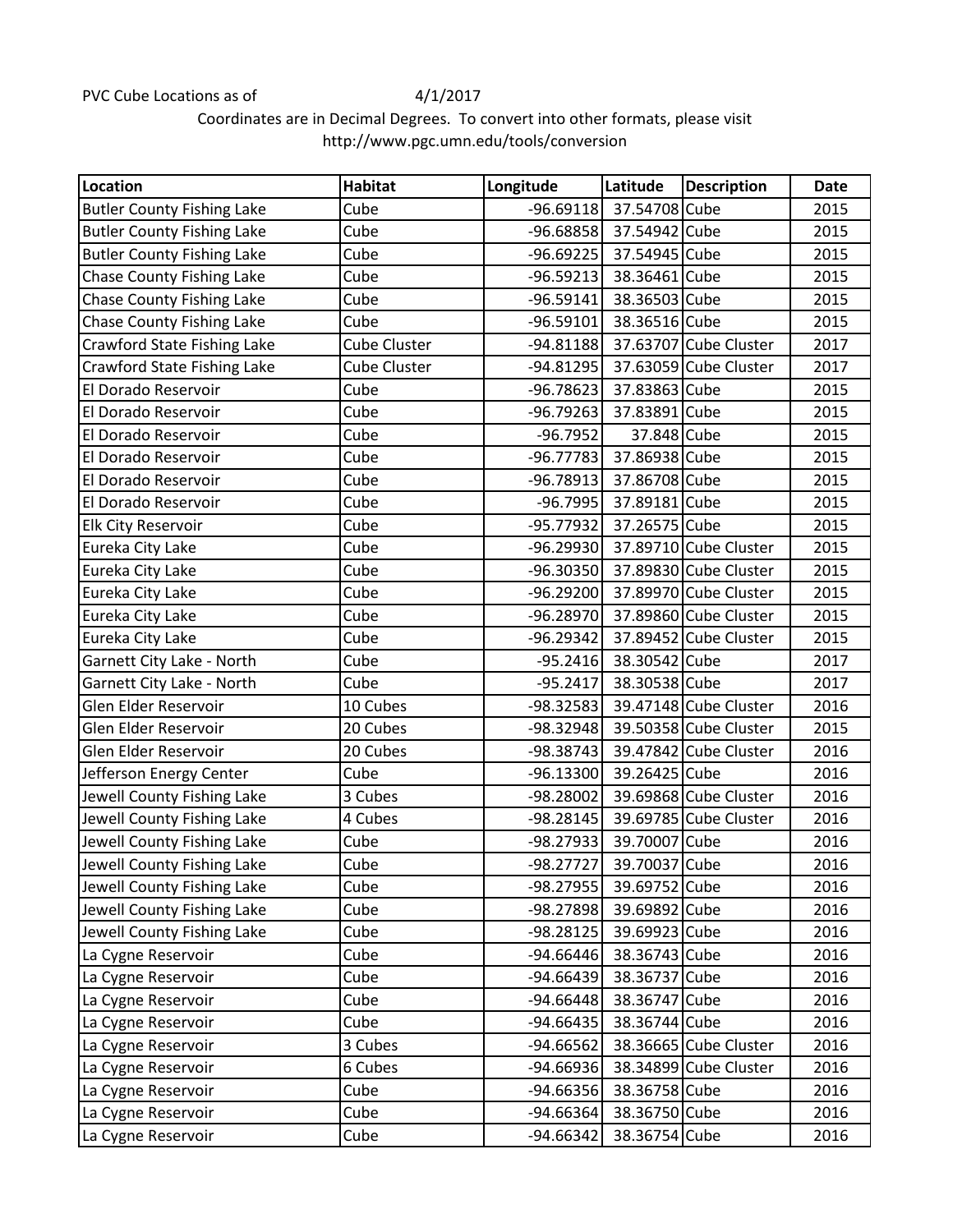| La Cygne Reservoir              | Cube                |                         | -94.66342 38.36764 Cube   |                                 | 2016 |
|---------------------------------|---------------------|-------------------------|---------------------------|---------------------------------|------|
| La Cygne Reservoir              | Cube                |                         | $-94.66346$ 38.36815 Cube |                                 | 2016 |
| La Cygne Reservoir              | Cube                | $-94.66330$             | 38.36815 Cube             |                                 | 2016 |
| La Cygne Reservoir              | Cube                | $-94.66338$             | 38.36802 Cube             |                                 | 2016 |
| La Cygne Reservoir              | Cube                | $-94.66328$             | 38.36788 Cube             |                                 | 2016 |
| Lake Olathe                     | <b>Cube Cluster</b> | $-94.87137$             |                           | 38.87852 Cube Cluster           | 2016 |
| Lake Olathe                     | <b>Cube Cluster</b> |                         |                           | -94.87505 38.87960 Cube Cluster | 2016 |
| Lake Olathe                     | <b>Cube Cluster</b> | $-94.86996$             |                           | 38.87468 Cube Cluster           | 2016 |
| Lake Olathe                     | <b>Cube Cluster</b> | $-94.87421$             |                           | 38.87456 Cube Cluster           | 2016 |
| Lovewell Reservoir              | 5 Cubes             |                         |                           | -98.05870 39.90367 Cube Cluster | 2016 |
| Lovewell Reservoir              | 5 Cubes             | $-98.05343$             |                           | 39.88613 Cube Cluster           | 2016 |
| Lovewell Reservoir              | 5 Cubes             | $-98.02837$             |                           | 39.89613 Cube Cluster           | 2016 |
| Lovewell Reservoir              | 5 Cubes             | $-98.06192$             |                           | 39.89787 Cube Cluster           | 2016 |
| Lovewell Reservoir              | 5 Cubes             |                         |                           | -98.07197 39.89695 Cube Cluster | 2015 |
| Lovewell Reservoir              | 5 Cubes             | $-98.03360$             |                           | 39.89815 Cube Cluster           | 2015 |
| Melvern Reservoir               | Cube                | $-95.74687$             | 38.49990 Cube             |                                 | 2017 |
| Melvern Reservoir               | Cube                | $-95.73732$             | 38.49950 Cube             |                                 | 2017 |
| Melvern Reservoir               | <b>Cube Cluster</b> | $-95.79360$             |                           | 38.49614 Cube Cluster           | 2017 |
| Melvern Reservoir               | <b>Cube Cluster</b> | $-95.79373$             |                           | 38.49651 Cube Cluster           | 2017 |
| Melvern Reservoir               | <b>Cube Cluster</b> | $-95.79338$             |                           | 38.49564 Cube Cluster           | 2016 |
| Melvern Reservoir               | <b>Cube Cluster</b> |                         |                           | -95.79429 38.49916 Cube Cluster | 2016 |
| Middle Creek State Fishing Lake | <b>Cube Cluster</b> | $-94.68298$             |                           | 38.50650 Cube Cluster           | 2016 |
| Middle Creek State Fishing Lake | <b>Cube Cluster</b> | $-94.68547$             |                           | 38.50575 Cube Cluster           | 2016 |
| Middle Creek State Fishing Lake | Cube Cluster        |                         |                           | -94.67414 38.50009 Cube Cluster | 2015 |
| Middle Creek State Fishing Lake | <b>Cube Cluster</b> | $-94.68459$             |                           | 38.50009 Cube Cluster           | 2015 |
| <b>Milford Reservoir</b>        | Cube                | $-96.88945$             | 39.11998 Cube             |                                 | 2015 |
| <b>Milford Reservoir</b>        | Cube                | $-96.91537$             | 39.07128 Cube             |                                 | 2015 |
| Milford Reservoir               | Cube                | $-96.95265$             | 39.08685 Cube             |                                 | 2015 |
| <b>Milford Reservoir</b>        | Cube                | $-96.91407$             | 39.16898 Cube             |                                 | 2015 |
| <b>Milford Reservoir</b>        | Cube                | $-96.90250$             | 39.15475 Cube             |                                 | 2015 |
| <b>Milford Reservoir</b>        | Cube                | $-96.93668$             | 39.13510 Cube             |                                 | 2015 |
| <b>Milford Reservoir</b>        | Cube                | $-96.91388$             | 39.07383 Cube             |                                 | 2015 |
| <b>Milford Reservoir</b>        | Cube                | -96.89530 39.11388 Cube |                           |                                 | 2015 |
| <b>Milford Reservoir</b>        | Cube                | $-96.89175$             | 39.11763 Cube             |                                 | 2016 |
| <b>Milford Reservoir</b>        | Cube                | -96.88927               | 39.12110 Cube             |                                 | 2016 |
| <b>Milford Reservoir</b>        | Cube                | $-96.91743$             | 39.07128 Cube             |                                 | 2016 |
| <b>Milford Reservoir</b>        | Cube                | $-96.91718$             | 39.07130 Cube             |                                 | 2016 |
| Milford Reservoir               | Cube                | -96.90695               | 39.09655 Cube             |                                 | 2016 |
| <b>Milford Reservoir</b>        | Cube                | $-96.92663$             | 39.07823 Cube             |                                 | 2016 |
| <b>Milford Reservoir</b>        | Cube                | $-96.92660$             | 39.07832 Cube             |                                 | 2016 |
| <b>Milford Reservoir</b>        | Cube                | -96.91072               | 39.10642 Cube             |                                 | 2016 |
| <b>Milford Reservoir</b>        | Cube                | $-96.90205$             | 39.11373 Cube             |                                 | 2016 |
| <b>Milford Reservoir</b>        | Cube                | $-96.90217$             | 39.11378 Cube             |                                 | 2016 |
| <b>Milford Reservoir</b>        | Cube                | -96.89813               | 39.11602 Cube             |                                 | 2016 |
| <b>Milford Reservoir</b>        | Cube                | $-96.89692$             | 39.11473 Cube             |                                 | 2016 |
| <b>Milford Reservoir</b>        | Cube                | $-96.91072$             | 39.10640 Cube             |                                 | 2017 |
| <b>Milford Reservoir</b>        | Cube                | $-96.91055$             | 39.10640 Cube             |                                 | 2017 |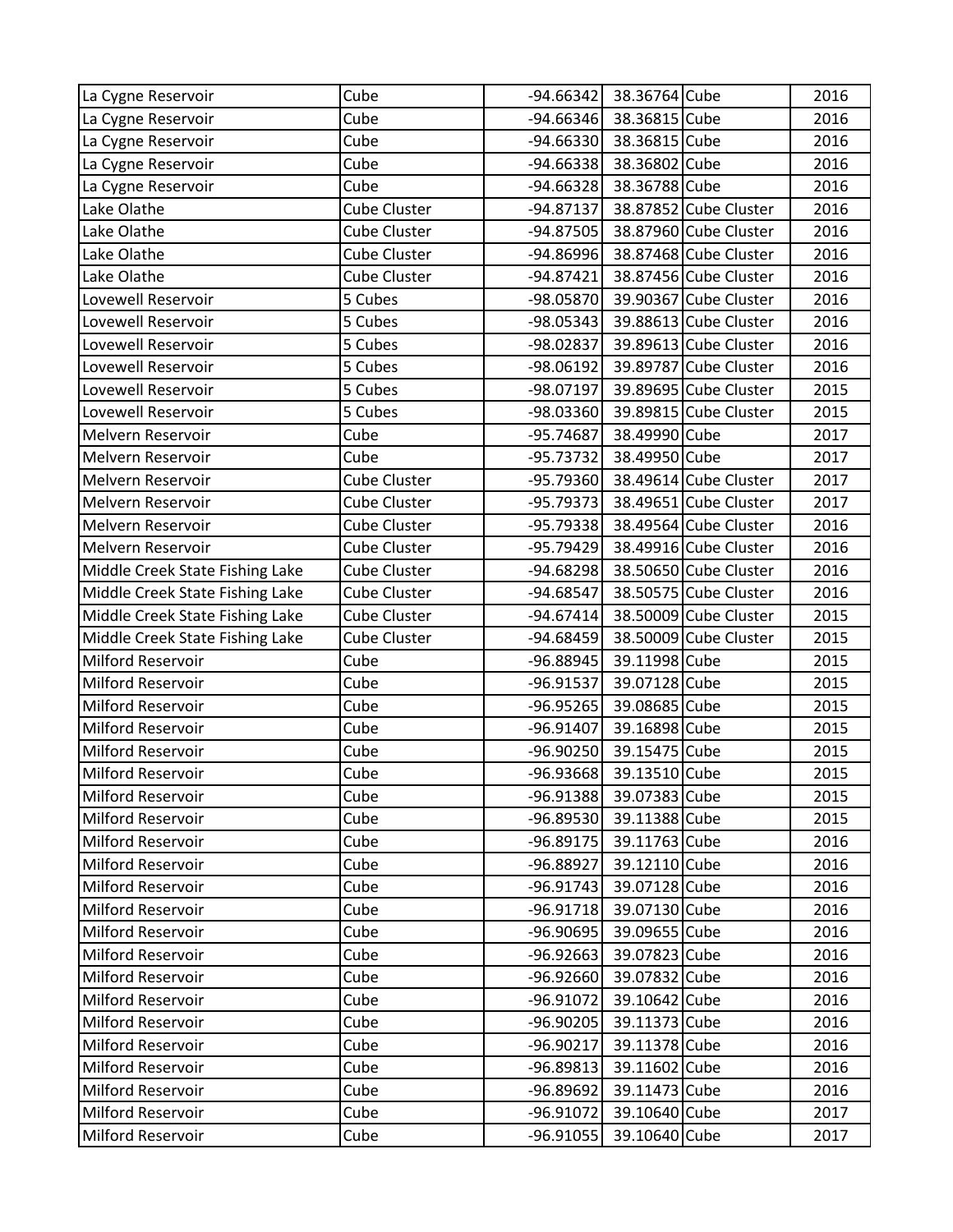| Mined Land Wildlife Area          | <b>Cube Cluster</b> |             |                         | -94.95780 37.26560 Cube Cluster | 2017 |
|-----------------------------------|---------------------|-------------|-------------------------|---------------------------------|------|
| Mined Land Wildlife Area          | <b>Cube Cluster</b> |             |                         | -94.94133 37.26605 Cube Cluster | 2017 |
| Mined Land Wildlife Area          | <b>Cube Cluster</b> |             |                         | -94.94136 37.26643 Cube Cluster | 2017 |
| Montgomery County Fishing Lake    | Cube                | $-95.68882$ | 37.16237 Cube           |                                 | 2015 |
| Perry Reservoir                   | Cube                | $-95.4914$  | 39.15183 Cube           |                                 | 2015 |
| Perry Reservoir                   | Cube                | $-95.49357$ | 39.15488 Cube           |                                 | 2015 |
| Perry Reservoir                   | Cube                | $-95.48628$ | 39.1508 Cube            |                                 | 2015 |
| Perry Reservoir                   | Cube                | $-95.49143$ | 39.152 Cube             |                                 | 2015 |
| Perry Reservoir                   | Cube                | $-95.48267$ | 39.15368 Cube           |                                 | 2015 |
| Perry Reservoir                   | Cube                | $-95.48658$ | 39.1515 Cube            |                                 | 2015 |
| Perry Reservoir                   | Cube                | $-95.48562$ | 39.15145 Cube           |                                 | 2015 |
| Perry Reservoir                   | Cube                | $-95.4088$  | 39.14415 Cube           |                                 | 2015 |
| Perry Reservoir                   | Cube                | $-95.4053$  | 39.13808 Cube           |                                 | 2015 |
| Perry Reservoir                   | Cube                | $-95.40475$ | 39.14487 Cube           |                                 | 2015 |
| Perry Reservoir                   | Cube                | $-95.40295$ | 39.14638 Cube           |                                 | 2015 |
| Pottawatomie SFL #1               | Cube                | $-96.40815$ | 39.46868 Cube           |                                 | 2015 |
| Pottawatomie SFL #1               | Cube                | $-96.40813$ | 39.47072 Cube           |                                 | 2015 |
| Pottawatomie SFL #1               | Cube                | $-96.40870$ | 39.47142 Cube           |                                 | 2015 |
| Pottawatomie SFL #2               | Cube                | $-96.52843$ | 39.23133 Cube           |                                 | 2015 |
| Pottawatomie SFL #2               | Cube                | $-96.52782$ | 39.22875 Cube           |                                 | 2015 |
| Wilson County Fishing Lake        | Cube                |             | -95.67415 37.69780 Cube |                                 | 2015 |
| <b>Wilson Reservoir</b>           | Cube                | $-98.55768$ | 38.93000 Cube           |                                 | 2015 |
| Wilson Reservoir                  | Cube                | $-98.55727$ | 38.92837 Cube           |                                 | 2015 |
| Wilson Reservoir                  | Cube                | $-98.49690$ | 38.94552 Cube           |                                 | 2015 |
| Wilson Reservoir                  | Cube                | $-98.58617$ | 38.95602 Cube           |                                 | 2015 |
| Wilson Reservoir                  | Cube                | $-98.59617$ | 38.95067 Cube           |                                 | 2015 |
| Wilson Reservoir                  | Cube                | $-98.48895$ | 38.92315 Cube           |                                 | 2015 |
| <b>Wilson Reservoir</b>           | Cube                | $-98.50407$ | 38.96522 Cube           |                                 | 2015 |
| <b>Wilson Reservoir</b>           | Cube                | $-98.49557$ | 38.94933 Cube           |                                 | 2015 |
| Woodson State Fishing Lake        | 2 Cubes             | $-95.84438$ |                         | 37.79477 Cube Cluster           | 2017 |
| Woodson State Fishing Lake        | 2 Cubes             | $-95.84587$ |                         | 37.79922 Cube Cluster           | 2017 |
| <b>Woodson State Fishing Lake</b> | 2 Cubes             | $-95.84633$ |                         | 37.79703 Cube Cluster           | 2017 |
| <b>Woodson State Fishing Lake</b> | Cube                | $-95.84144$ | 37.79369 Cube           |                                 | 2017 |
| Woodson State Fishing Lake        | Cube                | $-95.84680$ | 37.79605 Cube           |                                 | 2017 |
| <b>Woodson State Fishing Lake</b> | Cube                | $-95.84103$ | 37.78828 Cube           |                                 | 2017 |
| <b>Woodson State Fishing Lake</b> | Cube                | $-95.84298$ | 37.97242 Cube           |                                 | 2017 |
| <b>Woodson State Fishing Lake</b> | Cube                | $-95.84448$ | 37.79468 Cube           |                                 | 2017 |
| <b>Woodson State Fishing Lake</b> | Cube                | $-95.84430$ | 37.78770 Cube           |                                 | 2017 |
| Yates Center - South Owl          | Cube                | $-95.74570$ | 37.86568 Cube           |                                 | 2017 |
| Yates Center - South Owl          | Cube                | -95.74792   | 37.86547 Cube           |                                 | 2017 |
| Yates Center - South Owl          | Cube                | $-95.74481$ | 37.86540 Cube           |                                 | 2017 |
| Yates Center - South Owl          | Cube                | $-95.74495$ | 37.86508 Cube           |                                 | 2017 |
| Yates Center - South Owl          | Cube                | $-95.74538$ | 37.86503 Cube           |                                 | 2017 |
| Yates Center - South Owl          | Cube Cluster        | -95.75675   |                         | 37.8708 Cube Cluster            | 2017 |
| Yates Center - South Owl          | Cube Cluster        | -95.74801   |                         | 37.86556 Cube Cluster           | 2017 |
| Yates Center - South Owl          | Cube Cluster        | -95.74802   |                         | 37.86545 Cube Cluster           | 2017 |
| Yates Center - South Owl          | Cube Cluster        | $-95.74693$ |                         | 37.86516 Cube Cluster           | 2017 |